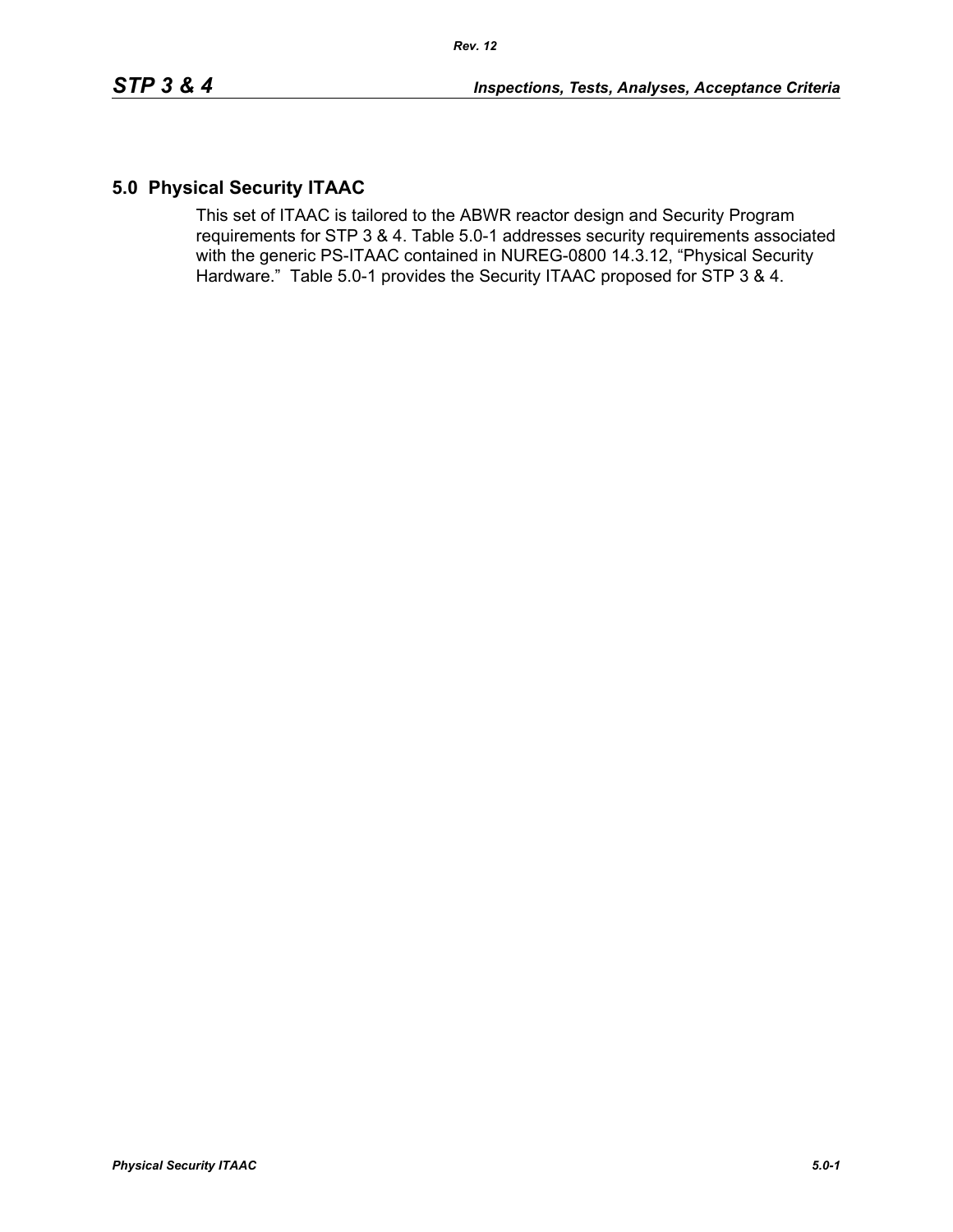| <b>Design Commitment</b>                                                                        | <b>Inspections, Tests, Analysis</b>                               | <b>Acceptance Criteria</b>                                                                                                                                         |
|-------------------------------------------------------------------------------------------------|-------------------------------------------------------------------|--------------------------------------------------------------------------------------------------------------------------------------------------------------------|
| 1(a). Vital equipment will be located only within a<br>vital area.                              | 1(a). All vital equipment locations will be<br>inspected.         | 1(a). Vital equipment is located only within a vital<br>area.                                                                                                      |
| 1(b). Access to vital equipment will require<br>passage through at least two physical barriers. | 1(b). All vital equipment physical barriers will be<br>inspected. | 1(b). Vital equipment is located within a<br>protected area such that access to the vital<br>equipment requires passage through at least two<br>physical barriers. |
|                                                                                                 |                                                                   |                                                                                                                                                                    |
|                                                                                                 |                                                                   |                                                                                                                                                                    |
|                                                                                                 |                                                                   |                                                                                                                                                                    |
|                                                                                                 |                                                                   |                                                                                                                                                                    |
|                                                                                                 |                                                                   |                                                                                                                                                                    |
|                                                                                                 |                                                                   |                                                                                                                                                                    |
|                                                                                                 |                                                                   |                                                                                                                                                                    |
|                                                                                                 |                                                                   |                                                                                                                                                                    |
|                                                                                                 |                                                                   |                                                                                                                                                                    |
|                                                                                                 |                                                                   |                                                                                                                                                                    |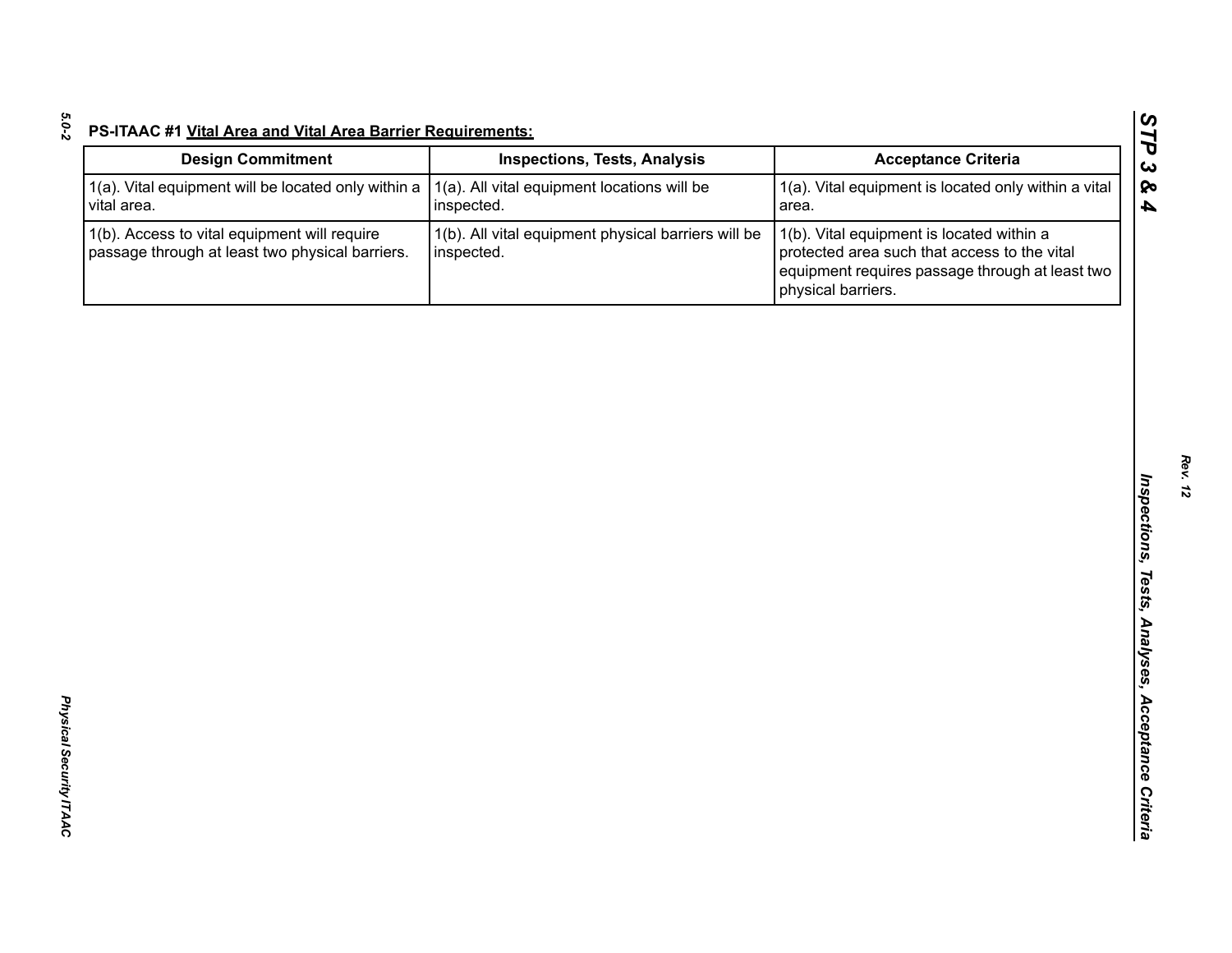| <b>Design Commitment</b>                                                                                                                                                                                                                                                     | <b>Inspections, Tests, Analysis</b>                                                    | <b>Acceptance Criteria</b>                                                                                                                                                                                                                                                                                            |
|------------------------------------------------------------------------------------------------------------------------------------------------------------------------------------------------------------------------------------------------------------------------------|----------------------------------------------------------------------------------------|-----------------------------------------------------------------------------------------------------------------------------------------------------------------------------------------------------------------------------------------------------------------------------------------------------------------------|
| 2(a). Physical barriers for the protected area<br>perimeter will not be part of vital area barriers.                                                                                                                                                                         | 2(a). The protected area perimeter barriers will<br>be inspected.                      | 2(a). Physical barriers at the perimeter of the<br>protected area are separated from any other<br>barrier designated as a vital area barrier.                                                                                                                                                                         |
| 2(b). Penetrations through the protected area<br>barrier will be secured and monitored.                                                                                                                                                                                      | 2(b). All penetrations through the protected area<br>barrier will be inspected.        | 2(b). All penetrations and openings through the<br>protected area barrier are secured and<br>monitored by intrusion detection equipment.                                                                                                                                                                              |
| 2(c). Unattended openings that intersect a<br>security boundary, such as underground<br>pathways, will be protected by a physical barrier<br>and monitored by intrusion detection equipment<br>or provided surveillance at a frequency sufficient<br>to detect exploitation. | 2(c). All unattended openings within the<br>protected area barriers will be inspected. | 2(c). All unattended openings (such as<br>underground pathways) that intersect a security<br>boundary (such as the protected area barrier),<br>are protected by a physical barrier and monitored<br>by intrusion detection equipment or provided<br>surveillance at a frequency sufficient to detect<br>exploitation. |
|                                                                                                                                                                                                                                                                              |                                                                                        |                                                                                                                                                                                                                                                                                                                       |
|                                                                                                                                                                                                                                                                              |                                                                                        |                                                                                                                                                                                                                                                                                                                       |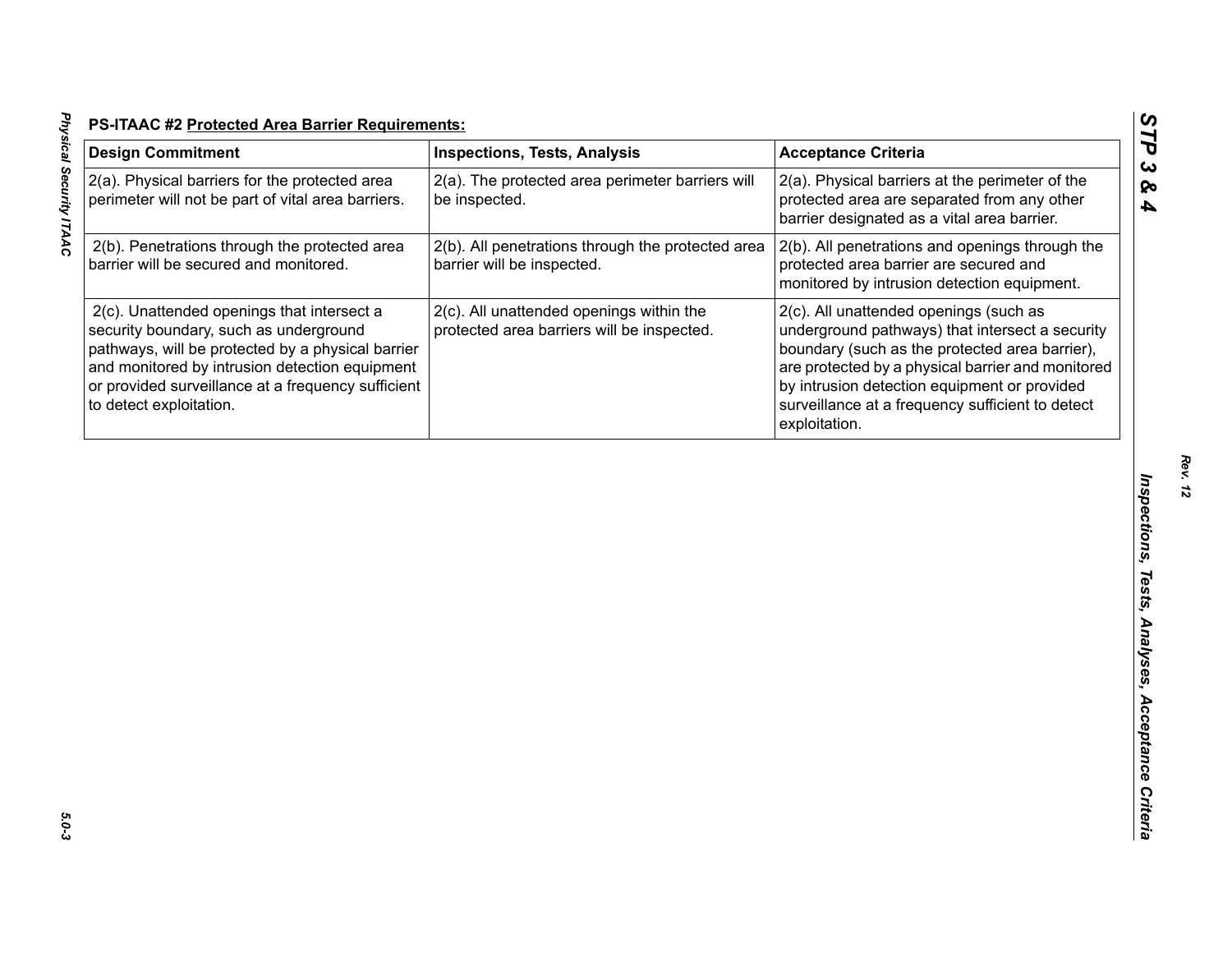| ×       |  |
|---------|--|
| ×<br>۰. |  |
|         |  |

| <b>Design Commitment</b>                                                                                                                                                                                                                                                                                                                                                                                                                                                                                                                                           | <b>Inspections, Tests, Analysis</b>                                                                                          | <b>Acceptance Criteria</b>                                                                                                                                                                                                                                                                                                                                                                                                                                                                                                                |
|--------------------------------------------------------------------------------------------------------------------------------------------------------------------------------------------------------------------------------------------------------------------------------------------------------------------------------------------------------------------------------------------------------------------------------------------------------------------------------------------------------------------------------------------------------------------|------------------------------------------------------------------------------------------------------------------------------|-------------------------------------------------------------------------------------------------------------------------------------------------------------------------------------------------------------------------------------------------------------------------------------------------------------------------------------------------------------------------------------------------------------------------------------------------------------------------------------------------------------------------------------------|
| 3(a). Isolation zones will exist in outdoor areas<br>adjacent to the physical barrier at the perimeter<br>of the protected area and will be designed of<br>sufficient size to permit observation and<br>assessment on either side of the barrier.                                                                                                                                                                                                                                                                                                                  | 3(a). The isolation zone in outdoor areas<br>adjacent to the protected area perimeter barrier<br>will be inspected.          | 3(a). The isolation zones exist in outdoor areas<br>adjacent to the physical barrier at the perimeter<br>of the protected area and are of sufficient size to<br>permit observation and assessment of activities<br>on either side of the barrier in the event of its<br>penetration or attempted penetration.                                                                                                                                                                                                                             |
|                                                                                                                                                                                                                                                                                                                                                                                                                                                                                                                                                                    |                                                                                                                              | Reference Interdiction Capability Evaluation                                                                                                                                                                                                                                                                                                                                                                                                                                                                                              |
| 3(b). Isolation zones will be monitored with<br>intrusion detection and assessment equipment<br>that is designed to provide detection and<br>assessment of activities within the isolation zone.                                                                                                                                                                                                                                                                                                                                                                   | 3(b). The intrusion detection equipment within<br>the isolation zones will be inspected.                                     | 3(b). Isolation zones are equipped with intrusion<br>detection and assessment equipment capable of<br>providing detection and assessment of activities<br>within the isolation zone.                                                                                                                                                                                                                                                                                                                                                      |
| 3(c). Areas where permanent buildings do not<br>allow sufficient observation distance between the<br>intrusion detection system and the protected<br>area barrier (e.g., the building walls are<br>immediately adjacent to, or are an integral part of<br>the protected area barrier) will be monitored with<br>intrusion detection and assessment equipment<br>that is designed to detect the attempted or actual<br>penetration of the protected area perimeter<br>barrier before completed penetration of the<br>barrier and assessment of detected activities. | 3(c). Inspections of areas of the protected area<br>perimeter barrier that do not have isolation zones<br>will be performed. | 3(c). Areas where permanent buildings do not<br>allow sufficient observation distance between the<br>intrusion detection system and the protected<br>area barrier (e.g., the building walls are<br>immediately adjacent to, or an integral part of,<br>the protected area barrier) are monitored with<br>intrusion detection and assessment equipment<br>that detects attempted or actual penetration of<br>the protected area perimeter barrier before<br>completed penetration of the barrier and<br>assessment of detected activities. |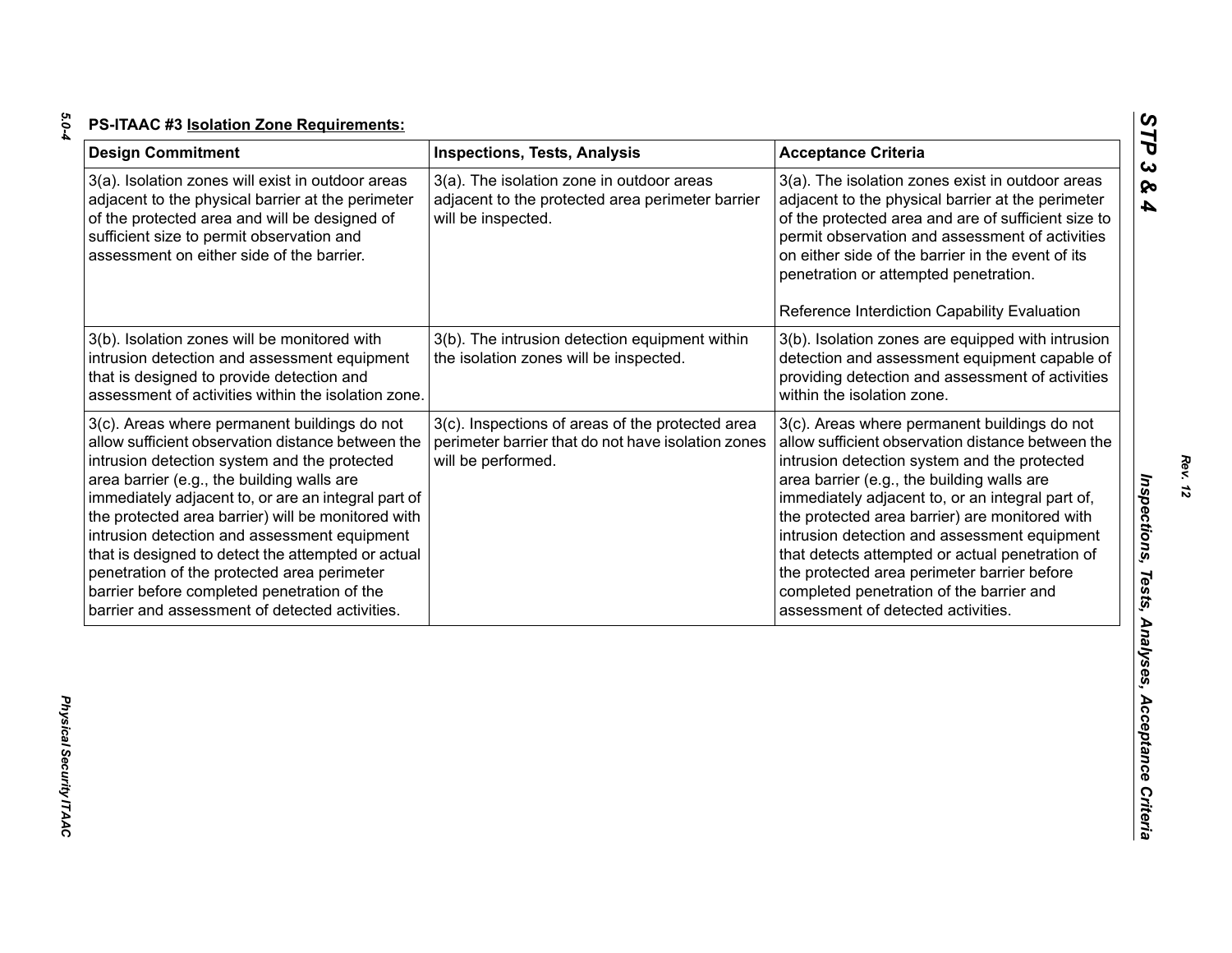| 4(a). The perimeter intrusion detection system<br>will be designed to detect penetration or                                                                                                                                                                                           |                                                                                                                                  | <b>Acceptance Criteria</b>                                                                                                                                                                                                                                                                                                                   |
|---------------------------------------------------------------------------------------------------------------------------------------------------------------------------------------------------------------------------------------------------------------------------------------|----------------------------------------------------------------------------------------------------------------------------------|----------------------------------------------------------------------------------------------------------------------------------------------------------------------------------------------------------------------------------------------------------------------------------------------------------------------------------------------|
| attempted penetration of the protected area<br>perimeter barrier before completed penetration<br>of the barrier, and for subsequent alarms to<br>annunciate concurrently in at least two<br>continuously manned onsite alarm stations<br>(central and secondary alarm stations).      | 4(a). Tests, inspections, or a combination of tests<br>and inspections of the intrusion detection system<br>will be performed.   | 4(a). The intrusion detection system can detect<br>penetration or attempted penetration of the<br>protected area perimeter barrier before<br>completed penetration of the barrier, and<br>subsequent alarms annunciate concurrently in at<br>least two continuously manned onsite alarms<br>stations (central and secondary alarm stations). |
| 4(b). The perimeter assessment equipment will<br>be designed to provide video image recording<br>with real-time and playback capability that can<br>provide assessment of detected activities before<br>and after each alarm annunciation at the<br>protected area perimeter barrier. | 4(b). Tests, inspections, or a combination of tests<br>and inspections of the video assessment<br>equipment will be performed.   | 4(b). The perimeter assessment equipment is<br>capable of real-time and playback video image<br>recording that provides assessment of detected<br>activities before and after each alarm<br>annunciation at the protected area perimeter<br>barrier.                                                                                         |
| 4(c). The intrusion detection and assessment<br>equipment at the protected area perimeter will be<br>designed to remain operable from an<br>uninterruptible power supply in the event of the<br>loss of normal power.                                                                 | 4(c). Tests, inspections, or a combination of tests<br>and inspections of the uninterruptable power<br>supply will be performed. | 4(c). All Intrusion detection and assessment<br>equipment at the protected area perimeter<br>remains operable from an uninterruptible supply<br>in the event of the loss of normal power.<br>Reference Interdiction Capability Evaluation                                                                                                    |

5.0-5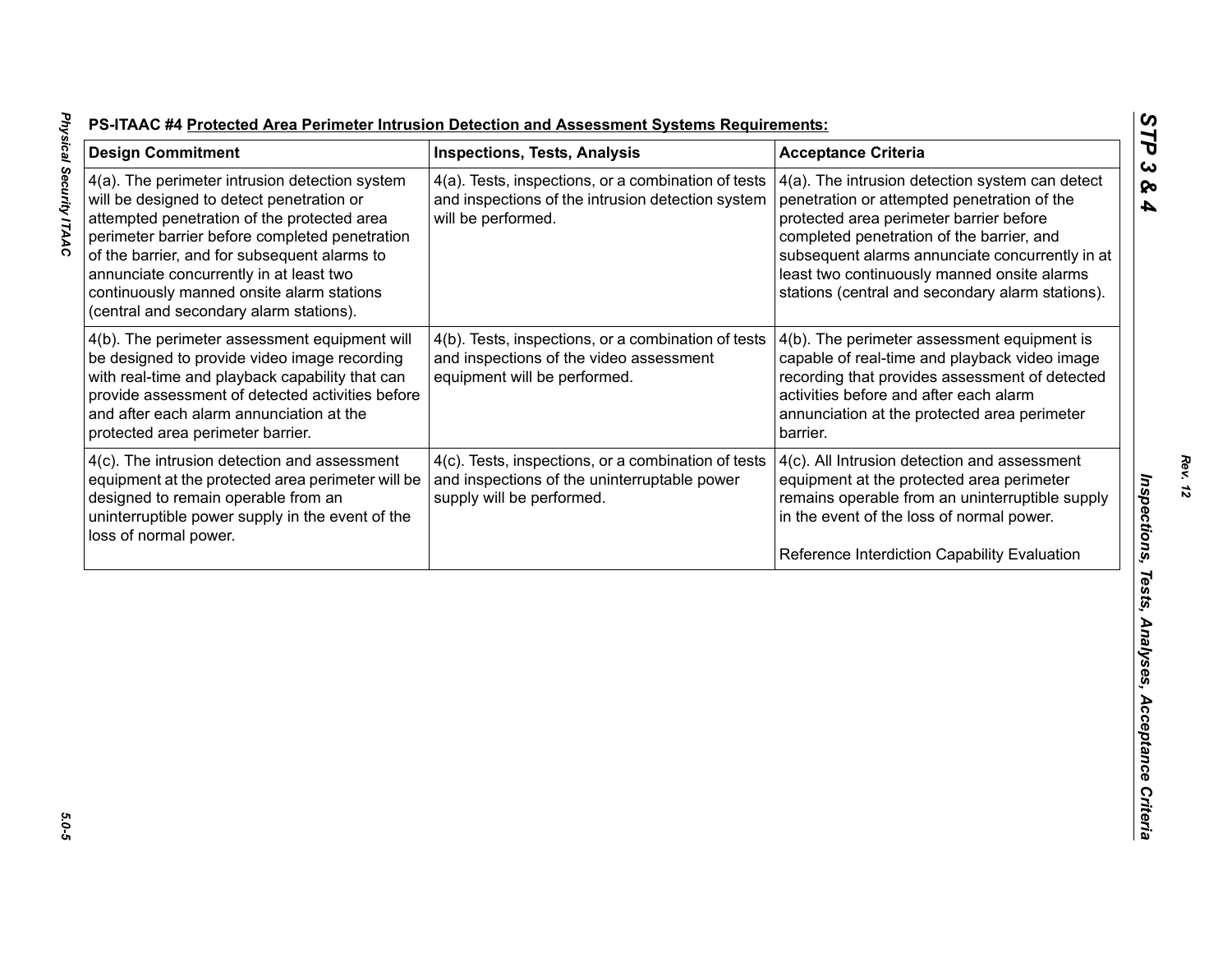| <b>Design Commitment</b>                                                                                                                                                                                                              | <b>Inspections, Tests, Analysis</b>                                                                       | <b>Acceptance Criteria</b>                                                                                                                                                                                                         |
|---------------------------------------------------------------------------------------------------------------------------------------------------------------------------------------------------------------------------------------|-----------------------------------------------------------------------------------------------------------|------------------------------------------------------------------------------------------------------------------------------------------------------------------------------------------------------------------------------------|
| 5. Isolation zones and exterior areas within the<br>protected area will be provided with illumination<br>to permit assessment in the isolation zones and<br>observation of activities within exterior areas of<br>the protected area. | 5. The illumination in isolation zones and exterior<br>areas within the protected area will be inspected. | 5. Illumination in isolation zones and exterior<br>areas within the protected area is 0.2 foot<br>candles measured horizontally at ground level or<br>alternatively augmented, sufficient to permit<br>assessment and observation. |
|                                                                                                                                                                                                                                       |                                                                                                           |                                                                                                                                                                                                                                    |
|                                                                                                                                                                                                                                       |                                                                                                           |                                                                                                                                                                                                                                    |
|                                                                                                                                                                                                                                       |                                                                                                           |                                                                                                                                                                                                                                    |
|                                                                                                                                                                                                                                       |                                                                                                           |                                                                                                                                                                                                                                    |
|                                                                                                                                                                                                                                       |                                                                                                           |                                                                                                                                                                                                                                    |
|                                                                                                                                                                                                                                       |                                                                                                           |                                                                                                                                                                                                                                    |
|                                                                                                                                                                                                                                       |                                                                                                           |                                                                                                                                                                                                                                    |
|                                                                                                                                                                                                                                       |                                                                                                           |                                                                                                                                                                                                                                    |
|                                                                                                                                                                                                                                       |                                                                                                           |                                                                                                                                                                                                                                    |
|                                                                                                                                                                                                                                       |                                                                                                           |                                                                                                                                                                                                                                    |
|                                                                                                                                                                                                                                       |                                                                                                           |                                                                                                                                                                                                                                    |
|                                                                                                                                                                                                                                       |                                                                                                           |                                                                                                                                                                                                                                    |
|                                                                                                                                                                                                                                       |                                                                                                           |                                                                                                                                                                                                                                    |
|                                                                                                                                                                                                                                       |                                                                                                           |                                                                                                                                                                                                                                    |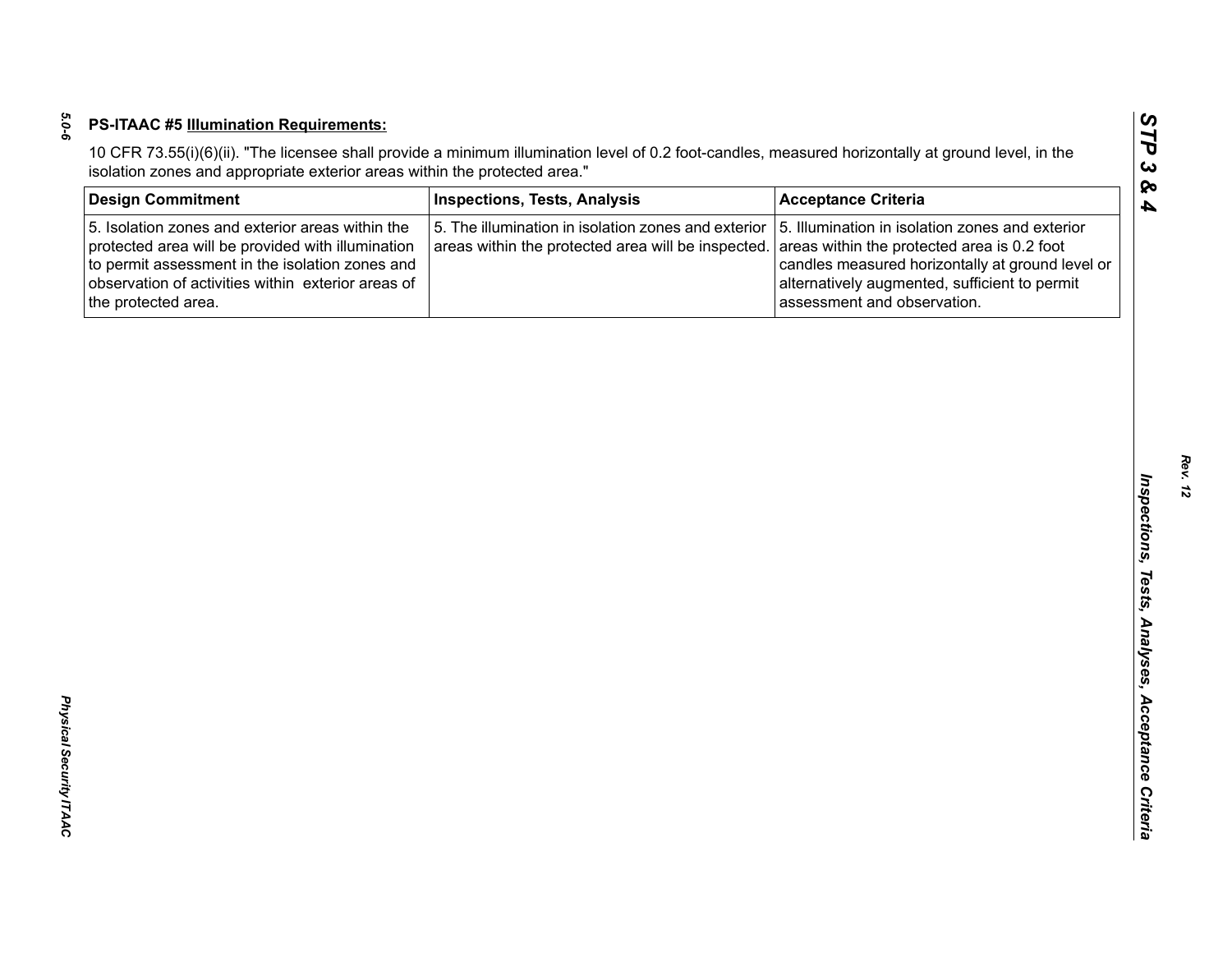| <b>Design Commitment</b>                                                                                                                                                                                                                                                                                                                                                                                                                                                                        | <b>Inspections, Tests, Analysis</b>                                                                                                                                                                                                                                                                    | <b>Acceptance Criteria</b>                                                                                                                                                                                                                                                                                                                                                                                 |
|-------------------------------------------------------------------------------------------------------------------------------------------------------------------------------------------------------------------------------------------------------------------------------------------------------------------------------------------------------------------------------------------------------------------------------------------------------------------------------------------------|--------------------------------------------------------------------------------------------------------------------------------------------------------------------------------------------------------------------------------------------------------------------------------------------------------|------------------------------------------------------------------------------------------------------------------------------------------------------------------------------------------------------------------------------------------------------------------------------------------------------------------------------------------------------------------------------------------------------------|
| 6. The external walls, doors, ceiling, and floors in<br>the main control room, central alarm station,<br>secondary alarm station, and the last access<br>control function for access to the protected area<br>will be bullet resistant, to at least Underwriters<br>Laboratories Ballistic Standard 752, "The<br>Standard of Safety for Bullet-Resisting<br>Equipment," Level 4, or National Institute of<br>Justice Standard 0108.01, "Ballistic Resistant<br>Protective Materials," Type III. | 6. Type test, analysis, or a combination of type<br>test and analysis of the external walls, doors,<br>ceiling, and floors in the main control room,<br>central alarm station, secondary alarm station,<br>and the last access control function for access to<br>the protected area will be performed. | 6. A report exists and concludes that the walls,<br>doors, ceilings, and floors in the main control<br>room, central alarm station, secondary alarm<br>station, and the last access control function for<br>access to the protected area are bullet resistant<br>to at least Underwriters Laboratories Ballistic<br>Standard 752, Level 4, or National Institute of<br>Justice Standard 0108.01, Type III. |
|                                                                                                                                                                                                                                                                                                                                                                                                                                                                                                 |                                                                                                                                                                                                                                                                                                        |                                                                                                                                                                                                                                                                                                                                                                                                            |
|                                                                                                                                                                                                                                                                                                                                                                                                                                                                                                 |                                                                                                                                                                                                                                                                                                        |                                                                                                                                                                                                                                                                                                                                                                                                            |
|                                                                                                                                                                                                                                                                                                                                                                                                                                                                                                 |                                                                                                                                                                                                                                                                                                        |                                                                                                                                                                                                                                                                                                                                                                                                            |
|                                                                                                                                                                                                                                                                                                                                                                                                                                                                                                 |                                                                                                                                                                                                                                                                                                        |                                                                                                                                                                                                                                                                                                                                                                                                            |
|                                                                                                                                                                                                                                                                                                                                                                                                                                                                                                 |                                                                                                                                                                                                                                                                                                        |                                                                                                                                                                                                                                                                                                                                                                                                            |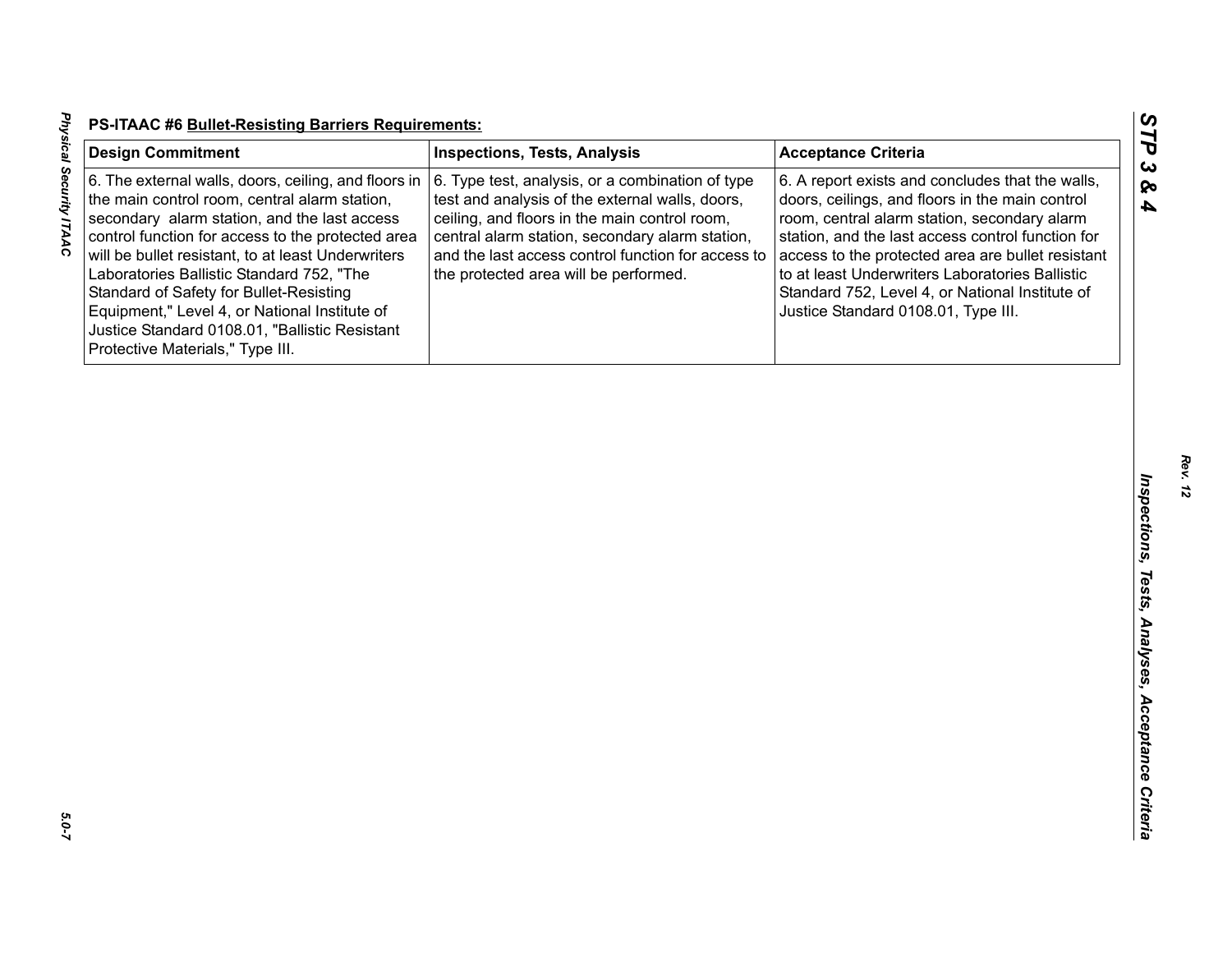| <b>Design Commitment</b>                                                                                                                                                     | <b>Inspections, Tests, Analysis</b>                                                                                                                      | <b>Acceptance Criteria</b>                                                                                                                                                           |
|------------------------------------------------------------------------------------------------------------------------------------------------------------------------------|----------------------------------------------------------------------------------------------------------------------------------------------------------|--------------------------------------------------------------------------------------------------------------------------------------------------------------------------------------|
| 7. The vehicle barrier system will be designed,<br>installed, and located at the necessary standoff<br>distance to protect against the design-basis<br>threat vehicle bombs. | 7. Type test, inspections, analysis or a<br>combination of type tests, inspections, and<br>analysis will be performed for the vehicle barrier<br>system. | 7. A report exists and concludes that the vehicle<br>barrier system will protect against the design-<br>basis threat vehicle bombs based on the standoff<br>distance for the system. |
|                                                                                                                                                                              |                                                                                                                                                          | Reference Interdiction Capability Evaluation                                                                                                                                         |
|                                                                                                                                                                              |                                                                                                                                                          |                                                                                                                                                                                      |
|                                                                                                                                                                              |                                                                                                                                                          |                                                                                                                                                                                      |
|                                                                                                                                                                              |                                                                                                                                                          |                                                                                                                                                                                      |
|                                                                                                                                                                              |                                                                                                                                                          |                                                                                                                                                                                      |
|                                                                                                                                                                              |                                                                                                                                                          |                                                                                                                                                                                      |
|                                                                                                                                                                              |                                                                                                                                                          |                                                                                                                                                                                      |
|                                                                                                                                                                              |                                                                                                                                                          |                                                                                                                                                                                      |
|                                                                                                                                                                              |                                                                                                                                                          |                                                                                                                                                                                      |
|                                                                                                                                                                              |                                                                                                                                                          |                                                                                                                                                                                      |
|                                                                                                                                                                              |                                                                                                                                                          |                                                                                                                                                                                      |
|                                                                                                                                                                              |                                                                                                                                                          |                                                                                                                                                                                      |
|                                                                                                                                                                              |                                                                                                                                                          |                                                                                                                                                                                      |
|                                                                                                                                                                              |                                                                                                                                                          |                                                                                                                                                                                      |

*Physical Security ITAAC* 

Physical Security ITAAC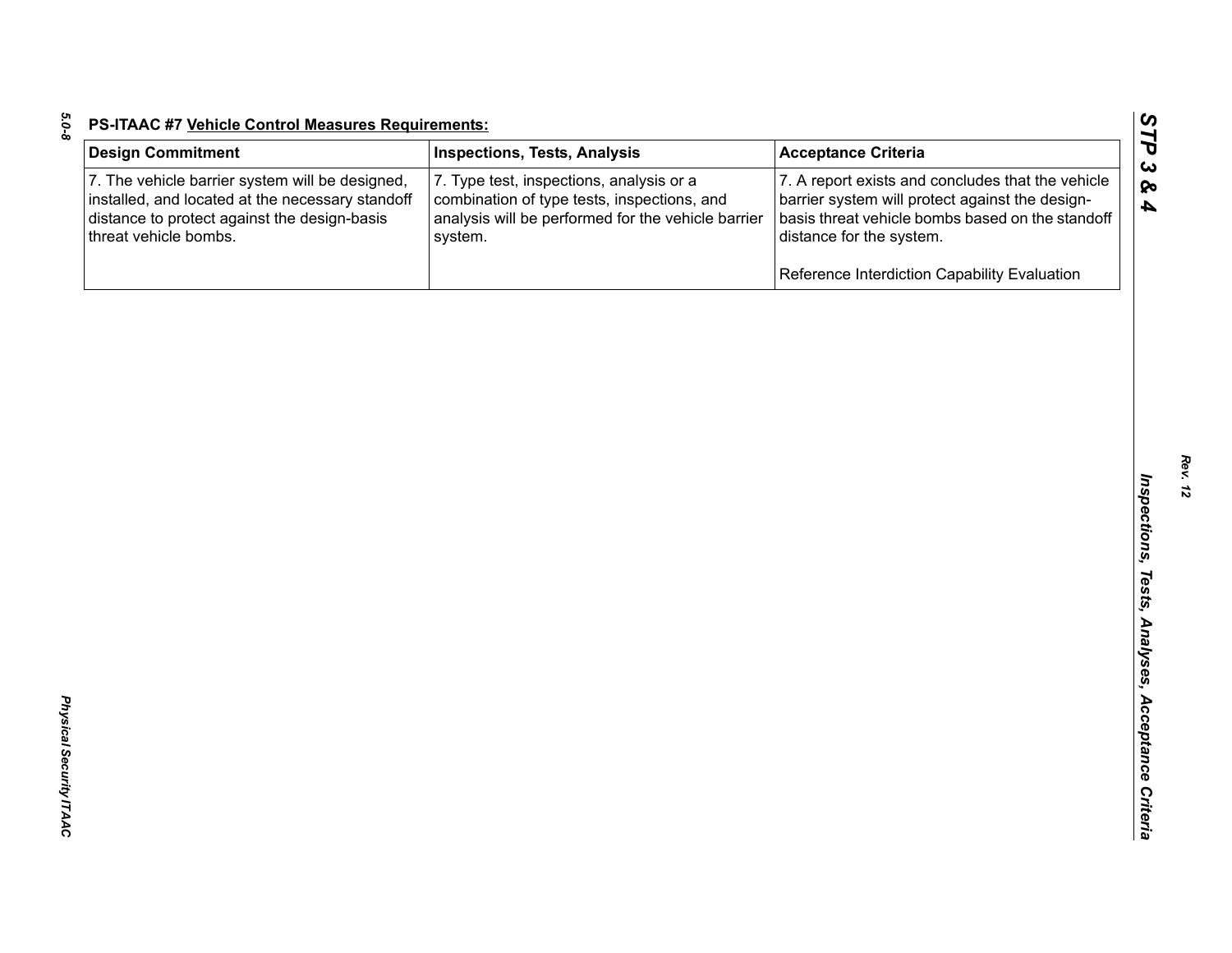| -S-ITAAC #8 Personnel, Vehicle, and Material Access Control Portals and Search Equipment Requirements: |  |  |  |
|--------------------------------------------------------------------------------------------------------|--|--|--|
|                                                                                                        |  |  |  |

| <b>Design Commitment</b>                                                                                                                                                                              | <b>Inspections, Tests, Analysis</b>                                                                                             | <b>Acceptance Criteria</b>                                                                                                                                                |
|-------------------------------------------------------------------------------------------------------------------------------------------------------------------------------------------------------|---------------------------------------------------------------------------------------------------------------------------------|---------------------------------------------------------------------------------------------------------------------------------------------------------------------------|
| 8(a). Access control points will be established<br>and designed to control personnel and vehicle<br>access into the protected area.                                                                   | 8(a). Tests, inspections, or a combination of tests<br>and inspections of installed systems and<br>equipment will be performed. | 8(a). Access control points exist for the protected<br>area and are configured to control access.                                                                         |
| 8(b). Access control points will be established<br>and designed with equipment for the detection of<br>firearms, explosives, and incendiary devices at<br>the protected area personnel access points. | 8(b). Tests, inspections, or a combination of tests<br>and inspections of installed systems and<br>equipment will be performed. | 8(b). Detection equipment exists and is capable<br>of detecting firearms, explosives, and incendiary<br>devices at the protected area personnel access<br>control points. |
|                                                                                                                                                                                                       |                                                                                                                                 |                                                                                                                                                                           |
|                                                                                                                                                                                                       |                                                                                                                                 |                                                                                                                                                                           |
|                                                                                                                                                                                                       |                                                                                                                                 |                                                                                                                                                                           |
|                                                                                                                                                                                                       |                                                                                                                                 |                                                                                                                                                                           |
|                                                                                                                                                                                                       |                                                                                                                                 |                                                                                                                                                                           |
|                                                                                                                                                                                                       |                                                                                                                                 |                                                                                                                                                                           |
|                                                                                                                                                                                                       |                                                                                                                                 |                                                                                                                                                                           |
|                                                                                                                                                                                                       |                                                                                                                                 |                                                                                                                                                                           |
|                                                                                                                                                                                                       |                                                                                                                                 |                                                                                                                                                                           |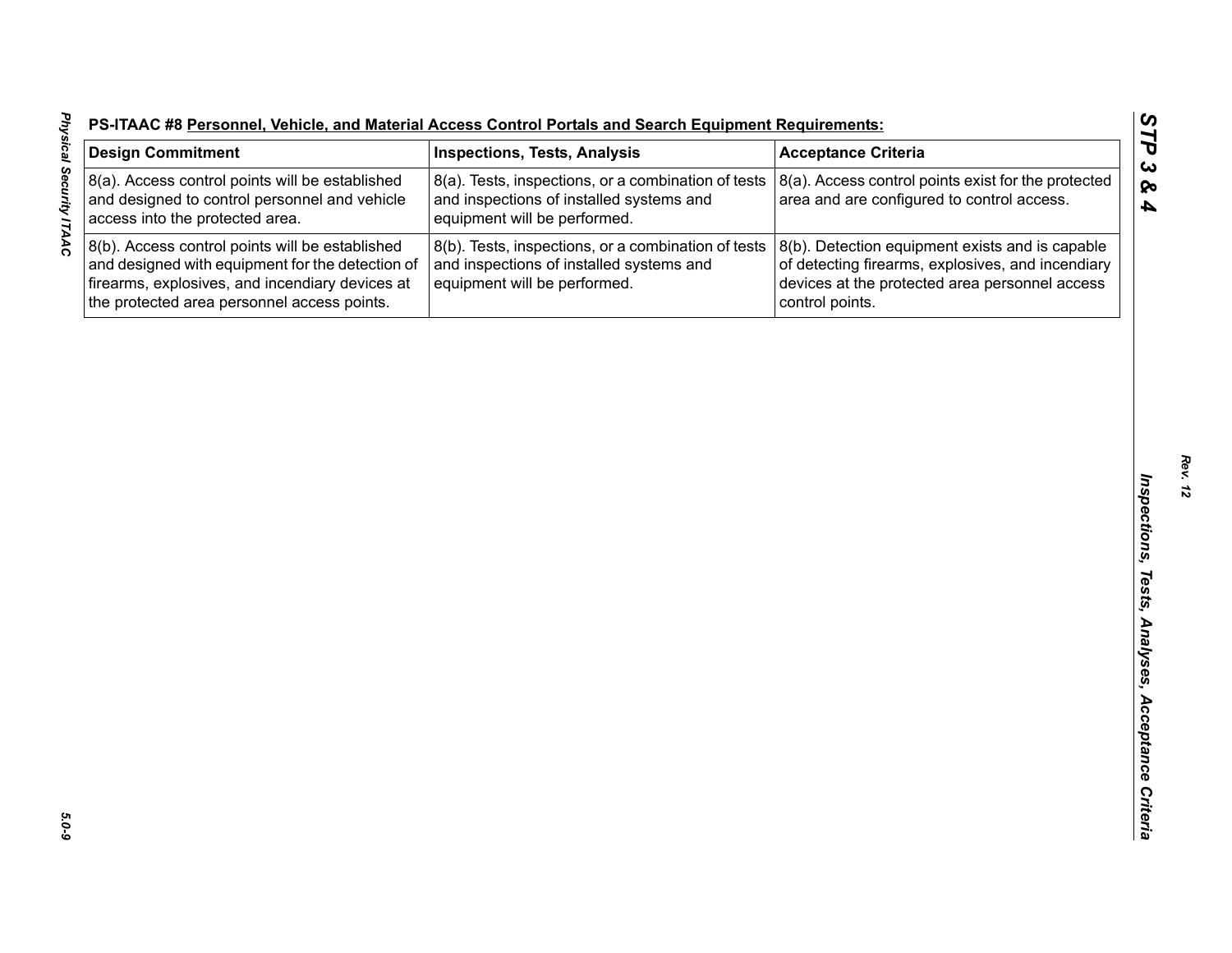| <b>Design Commitment</b>                                                                                                                                                                                                     | <b>Inspections, Tests, Analysis</b>                                                                | <b>Acceptance Criteria</b>                                                                                                                                                                                                                |
|------------------------------------------------------------------------------------------------------------------------------------------------------------------------------------------------------------------------------|----------------------------------------------------------------------------------------------------|-------------------------------------------------------------------------------------------------------------------------------------------------------------------------------------------------------------------------------------------|
| 9. An access control system with a numbered<br>photo identification badge system will be<br>installed and designed for use by individuals who<br>are authorized access to protected areas and<br>vital areas without escort. | 9. The access control system and the numbered<br>photo identification badge system will be tested. | 9. The access authorization system with a<br>numbered photo identification badge system is<br>installed and provides authorized access to<br>protected and vital areas only to those<br>individuals with unescorted access authorization. |
|                                                                                                                                                                                                                              |                                                                                                    |                                                                                                                                                                                                                                           |
|                                                                                                                                                                                                                              |                                                                                                    |                                                                                                                                                                                                                                           |
|                                                                                                                                                                                                                              |                                                                                                    |                                                                                                                                                                                                                                           |
|                                                                                                                                                                                                                              |                                                                                                    |                                                                                                                                                                                                                                           |
|                                                                                                                                                                                                                              |                                                                                                    |                                                                                                                                                                                                                                           |
|                                                                                                                                                                                                                              |                                                                                                    |                                                                                                                                                                                                                                           |
|                                                                                                                                                                                                                              |                                                                                                    |                                                                                                                                                                                                                                           |
|                                                                                                                                                                                                                              |                                                                                                    |                                                                                                                                                                                                                                           |
|                                                                                                                                                                                                                              |                                                                                                    |                                                                                                                                                                                                                                           |
|                                                                                                                                                                                                                              |                                                                                                    |                                                                                                                                                                                                                                           |
|                                                                                                                                                                                                                              |                                                                                                    |                                                                                                                                                                                                                                           |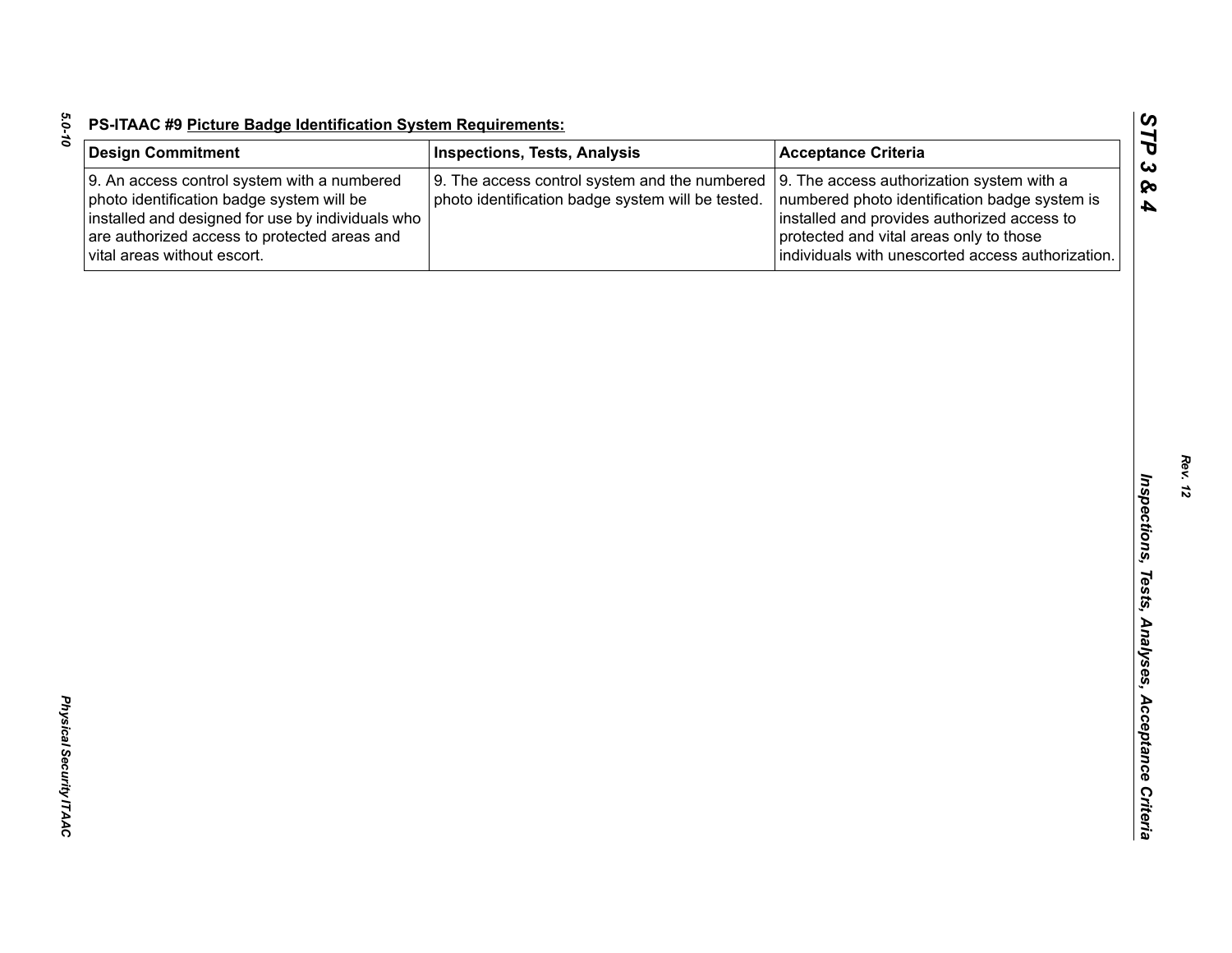| <b>Physical Security ITAAC</b> | I<br>$\begin{array}{c} \n 1 \\ \hline\n 1 \\ \hline\n 0\n \end{array}$<br>$\overline{\phantom{a}}$ |
|--------------------------------|----------------------------------------------------------------------------------------------------|
|                                |                                                                                                    |
|                                |                                                                                                    |
| 5.0-11                         |                                                                                                    |

| <b>Design Commitment</b>                                                                                                                                               | <b>Inspections, Tests, Analysis</b>                                                                                                                                      | <b>Acceptance Criteria</b>                                                                                                               |
|------------------------------------------------------------------------------------------------------------------------------------------------------------------------|--------------------------------------------------------------------------------------------------------------------------------------------------------------------------|------------------------------------------------------------------------------------------------------------------------------------------|
| 10. Unoccupied vital areas will be designed with<br>locking devices and intrusion detection devices<br>that annunciate in the central and secondary<br>alarm stations. | 10. Tests, inspections, or a combination of tests<br>and inspections of unoccupied vital area<br>intrusion detection equipment and locking<br>devices will be performed. | 10. Unoccupied vital areas are locked, and<br>intrusion is detected and annunciated in both the<br>central and secondary alarm stations. |
|                                                                                                                                                                        |                                                                                                                                                                          |                                                                                                                                          |
|                                                                                                                                                                        |                                                                                                                                                                          |                                                                                                                                          |
|                                                                                                                                                                        |                                                                                                                                                                          |                                                                                                                                          |
|                                                                                                                                                                        |                                                                                                                                                                          |                                                                                                                                          |
|                                                                                                                                                                        |                                                                                                                                                                          |                                                                                                                                          |
|                                                                                                                                                                        |                                                                                                                                                                          |                                                                                                                                          |
|                                                                                                                                                                        |                                                                                                                                                                          |                                                                                                                                          |
|                                                                                                                                                                        |                                                                                                                                                                          |                                                                                                                                          |
|                                                                                                                                                                        |                                                                                                                                                                          |                                                                                                                                          |
|                                                                                                                                                                        |                                                                                                                                                                          |                                                                                                                                          |
|                                                                                                                                                                        |                                                                                                                                                                          |                                                                                                                                          |
|                                                                                                                                                                        |                                                                                                                                                                          |                                                                                                                                          |
|                                                                                                                                                                        |                                                                                                                                                                          |                                                                                                                                          |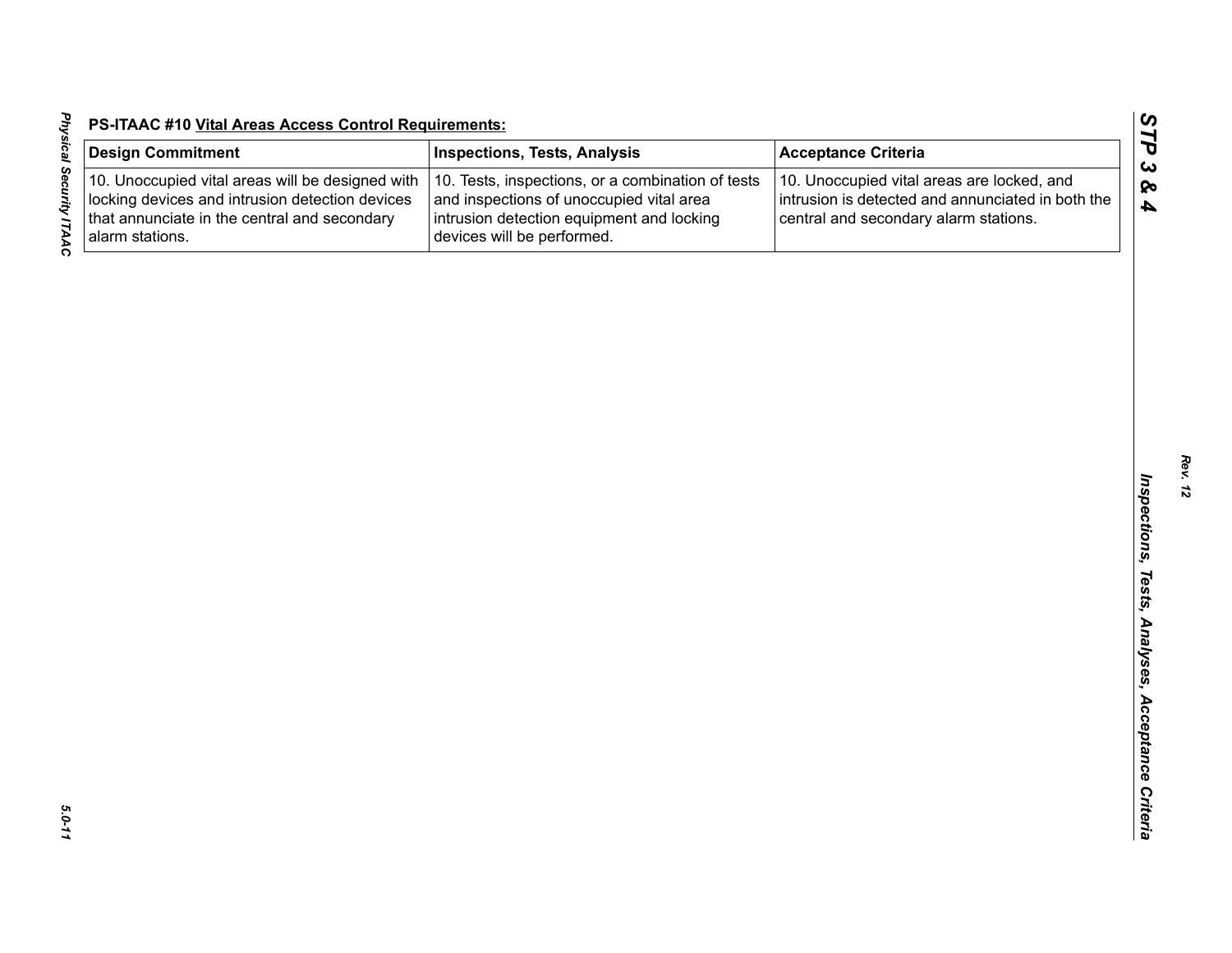| <b>Design Commitment</b>                                                                                                                                                                                                                                                                                                                                                                                                                                                           | <b>Inspections, Tests, Analysis</b>                                                                                                                              | <b>Acceptance Criteria</b>                                                                                                                                                                                                                                                                                                                                                                                                                                                                                                      |
|------------------------------------------------------------------------------------------------------------------------------------------------------------------------------------------------------------------------------------------------------------------------------------------------------------------------------------------------------------------------------------------------------------------------------------------------------------------------------------|------------------------------------------------------------------------------------------------------------------------------------------------------------------|---------------------------------------------------------------------------------------------------------------------------------------------------------------------------------------------------------------------------------------------------------------------------------------------------------------------------------------------------------------------------------------------------------------------------------------------------------------------------------------------------------------------------------|
| 11(a). Intrusion detection equipment and video<br>assessment equipment will annunciate and be<br>displayed concurrently in at least two<br>continuously manned onsite alarms stations<br>(central and secondary alarm stations).                                                                                                                                                                                                                                                   | 11(a). Tests, inspections, or a combination of<br>tests and inspections of intrusion detection<br>equipment and video assessment equipment will<br>be performed. | 11(a). Intrusion detection equipment and video<br>assessment equipment annunciate and display<br>concurrently in at least two continuously manned<br>onsite alarm stations (central and secondary<br>alarm stations).<br>Reference Interdiction Capability Evaluation                                                                                                                                                                                                                                                           |
| 11(b). Central and secondary alarm stations will<br>be located inside the protected area and will be<br>designed so that the interiors of both alarm<br>stations are not visible from the perimeter of the<br>protected area.                                                                                                                                                                                                                                                      | 11(b). The central and secondary alarm station<br>locations will be inspected.                                                                                   | 11(b). Central and secondary alarm stations are<br>located inside the protected area, and the<br>interiors of both alarm stations are not visible<br>from the perimeter of the protected area.<br>Reference Interdiction Capability Evaluation                                                                                                                                                                                                                                                                                  |
| 11(c). Central and secondary alarm stations will<br>be designed, equipped and constructed such<br>that no single act, in accordance with the design-<br>basis threat of radiological sabotage, can<br>simultaneously remove the ability of both the<br>central and secondary alarm stations to (1)<br>detect and assess alarms, (2) initiate and<br>coordinate an adequate response to alarms, (3)<br>summon offsite assistance, and (4) provide<br>effective command and control. | 11(c). Tests, inspections, or a combination of<br>tests and inspections of the central and<br>secondary alarm stations will be performed.                        | 11(c). Central and secondary alarm stations are<br>designed, equipped, and constructed such that<br>no single act, in accordance with the design-<br>basis threat of radiological sabotage, can<br>simultaneously remove the ability of both the<br>central and secondary alarm stations to (1)<br>detect and assess alarms, (2) initiate and<br>coordinate an adequate response to alarms, (3)<br>summon offsite assistance, and (4) provide<br>effective command and control.<br>Reference Interdiction Capability Evaluation |
| 11(d). Both the central and secondary alarm<br>stations will be constructed, located, protected,<br>and equipped to the standards for the central<br>alarm station (alarm stations need not be<br>identical in design but shall be equal and<br>redundant, capable of performing all functions<br>required of alarm stations).                                                                                                                                                     | 11(d). Tests, inspections, or a combination of<br>tests and inspections of the central and<br>secondary alarm stations will be performed.                        | 11(d). The central and secondary alarm stations<br>are located, constructed, protected, and<br>equipped to the standards of the central alarm<br>station and are functionally redundant. (Stations<br>need not be identical in design.)<br>Reference Interdiction Capability Evaluation                                                                                                                                                                                                                                         |

*Rev. 12*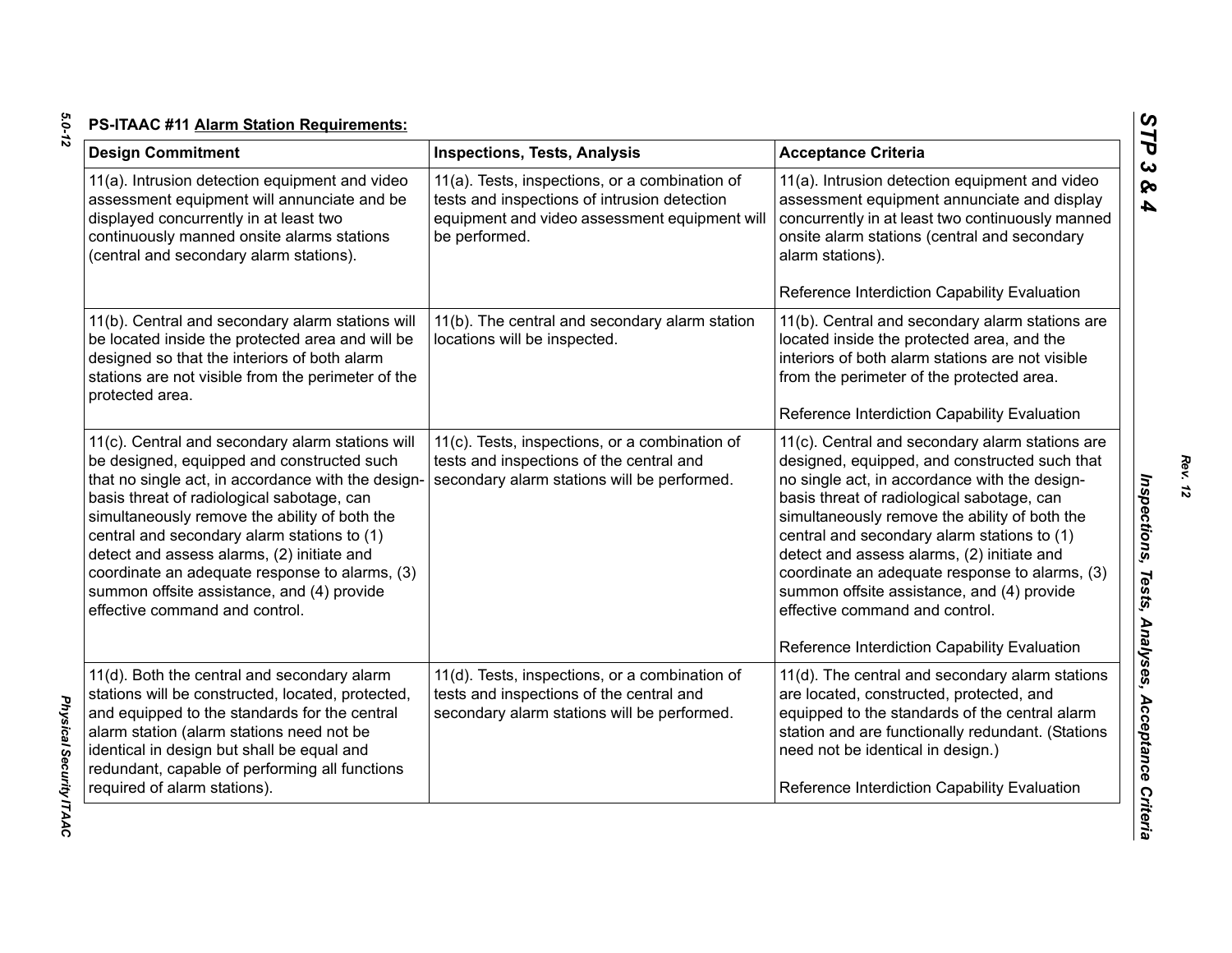| S-ITAAC #12 Secondary Power Supplies for Alarm Annunciation and Communication Equipment Requirements: |  |  |  |  |  |  |
|-------------------------------------------------------------------------------------------------------|--|--|--|--|--|--|
|                                                                                                       |  |  |  |  |  |  |

| <b>Design Commitment</b>                                                                                                                                              | <b>Inspections, Tests, Analysis</b>                                  | <b>Acceptance Criteria</b>                                                                                                                                |
|-----------------------------------------------------------------------------------------------------------------------------------------------------------------------|----------------------------------------------------------------------|-----------------------------------------------------------------------------------------------------------------------------------------------------------|
| 12. The secondary security power supply system<br>for alarm annunciator equipment and<br>nonportable communications equipment will be<br>located within a vital area. | 12. The secondary security power supply system<br>will be inspected. | 12. The secondary security power system for<br>alarm annunciator equipment and nonportable<br>communications equipment is located within a<br>vital area. |
|                                                                                                                                                                       |                                                                      |                                                                                                                                                           |
|                                                                                                                                                                       |                                                                      |                                                                                                                                                           |
|                                                                                                                                                                       |                                                                      |                                                                                                                                                           |
|                                                                                                                                                                       |                                                                      |                                                                                                                                                           |
|                                                                                                                                                                       |                                                                      |                                                                                                                                                           |
|                                                                                                                                                                       |                                                                      |                                                                                                                                                           |
|                                                                                                                                                                       |                                                                      |                                                                                                                                                           |
|                                                                                                                                                                       |                                                                      |                                                                                                                                                           |
|                                                                                                                                                                       |                                                                      |                                                                                                                                                           |
|                                                                                                                                                                       |                                                                      |                                                                                                                                                           |
|                                                                                                                                                                       |                                                                      |                                                                                                                                                           |
|                                                                                                                                                                       |                                                                      |                                                                                                                                                           |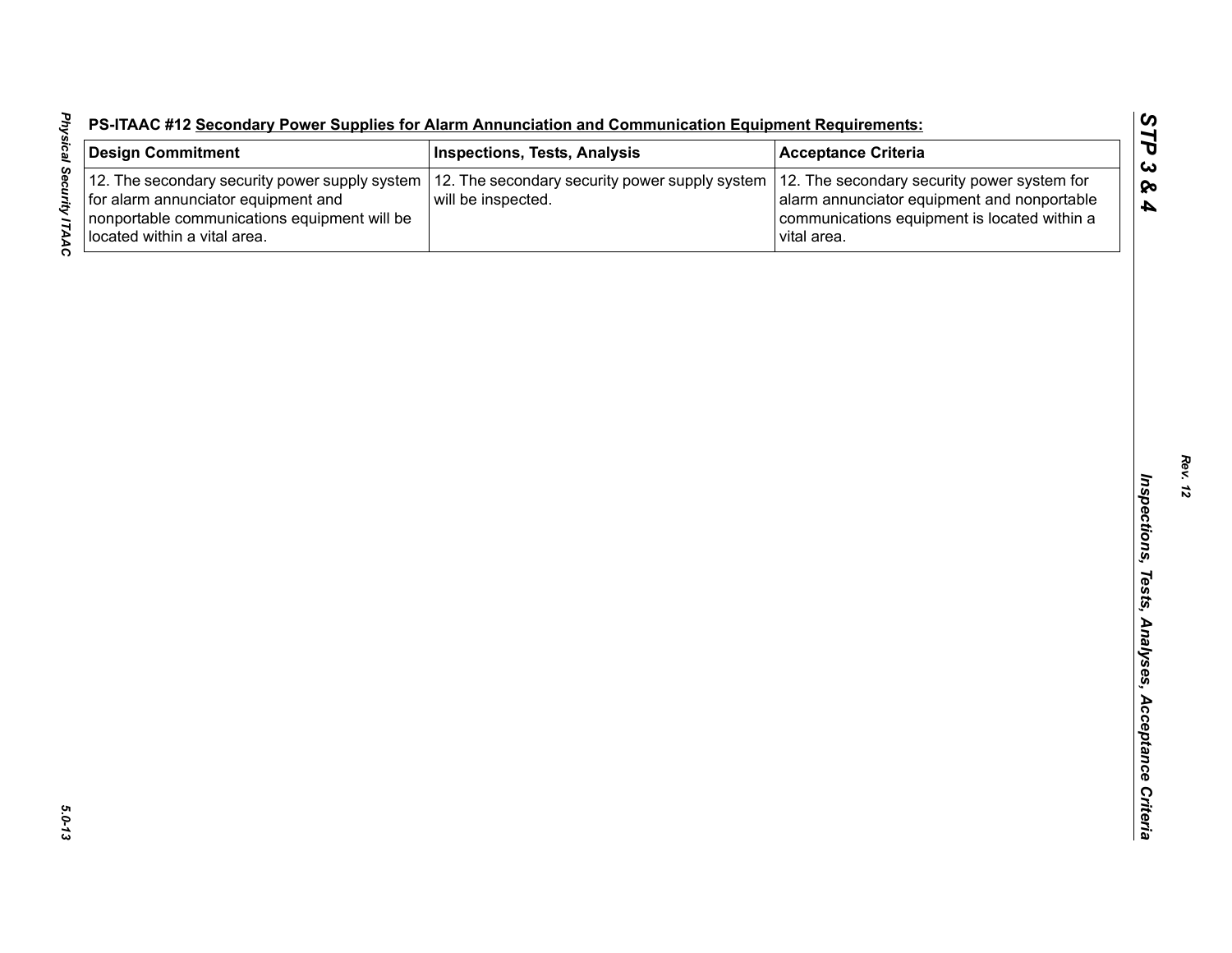| <b>Design Commitment</b>                                                                                                                                                                                                                                                                                                                                                                      | <b>Inspections, Tests, Analysis</b>                                         | <b>Acceptance Criteria</b>                                                                                                                                                                                                                                                                                                                                                                                 |
|-----------------------------------------------------------------------------------------------------------------------------------------------------------------------------------------------------------------------------------------------------------------------------------------------------------------------------------------------------------------------------------------------|-----------------------------------------------------------------------------|------------------------------------------------------------------------------------------------------------------------------------------------------------------------------------------------------------------------------------------------------------------------------------------------------------------------------------------------------------------------------------------------------------|
| 13(a). Security alarm devices, including<br>transmission lines to annunciators, will be<br>tamper-indicating and self-checking (e.g., an<br>automatic indication is provided when failure of<br>the alarm system or a component occurs or<br>when on standby power), and alarm<br>annunciation indicates the type of alarm (e.g.,<br>intrusion alarms, emergency exit alarm) and<br>location. | 13(a). All security alarm devices and<br>transmission lines will be tested. | 13(a). Security alarm devices including<br>transmission lines to annunciators are tamper-<br>indicating and self-checking (e.g., an automatic<br>indication is provided when failure of the alarm<br>system or a component occurs, or when the<br>system is on standby power), and the alarm<br>annunciation indicates the type of alarm (e.g.,<br>intrusion alarm, emergency exit alarm) and<br>location. |
| 13(b). Intrusion detection and assessment<br>systems will be designed to provide visual<br>display and audible annunciation of alarms in<br>both the central and secondary alarm stations.                                                                                                                                                                                                    | 13(b). Intrusion detection and assessment<br>systems will be tested.        | 13(b). The intrusion detection systems provide a<br>visual display and audible annunciation of all<br>alarms concurrently in at least two continuously<br>manned onsite alarms stations (central and<br>secondary alarm stations).                                                                                                                                                                         |
|                                                                                                                                                                                                                                                                                                                                                                                               |                                                                             |                                                                                                                                                                                                                                                                                                                                                                                                            |
|                                                                                                                                                                                                                                                                                                                                                                                               |                                                                             |                                                                                                                                                                                                                                                                                                                                                                                                            |
|                                                                                                                                                                                                                                                                                                                                                                                               |                                                                             |                                                                                                                                                                                                                                                                                                                                                                                                            |
|                                                                                                                                                                                                                                                                                                                                                                                               |                                                                             |                                                                                                                                                                                                                                                                                                                                                                                                            |
|                                                                                                                                                                                                                                                                                                                                                                                               |                                                                             |                                                                                                                                                                                                                                                                                                                                                                                                            |

*Rev. 12*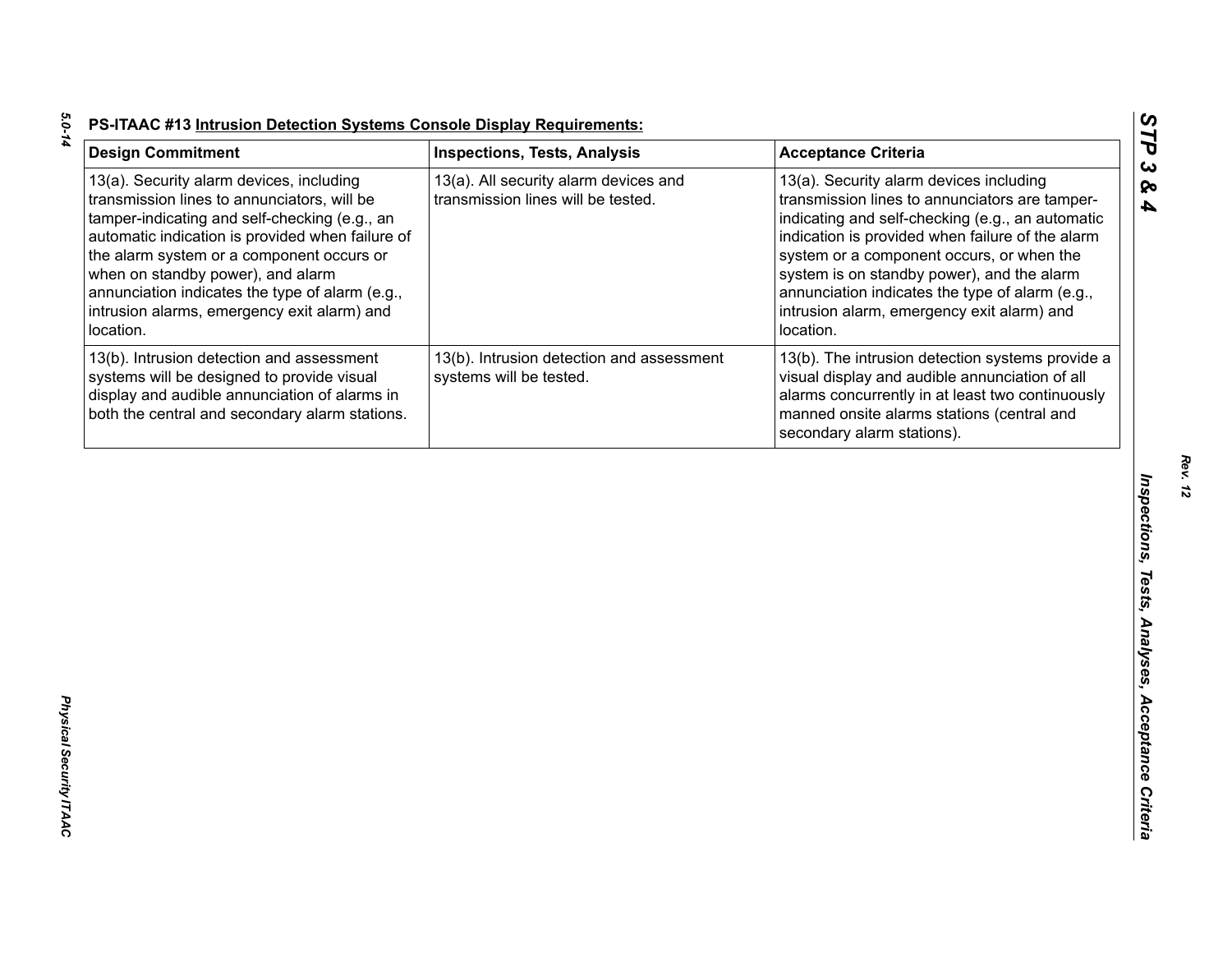| <b>Design Commitment</b>                                                                                                                                                                                                                                               | <b>Inspections, Tests, Analysis</b>                                        | <b>Acceptance Criteria</b>                                                                                                                                                                                                                                                              |
|------------------------------------------------------------------------------------------------------------------------------------------------------------------------------------------------------------------------------------------------------------------------|----------------------------------------------------------------------------|-----------------------------------------------------------------------------------------------------------------------------------------------------------------------------------------------------------------------------------------------------------------------------------------|
| 14. Intrusion detection systems recording<br>equipment will record onsite security alarm<br>annunciation including the location of the alarm,<br>false alarm, alarm check, and tamper indication<br>and the type of alarm, location, alarm circuit,<br>date, and time. | 14. The intrusion detection systems recording<br>equipment will be tested. | 14. Intrusion detection systems recording<br>equipment is capable of recording each onsite<br>security alarm annunciation including the<br>location of the alarm, false alarm, alarm check,<br>and tamper indication and the type of alarm,<br>location, alarm circuit, date, and time. |
|                                                                                                                                                                                                                                                                        |                                                                            |                                                                                                                                                                                                                                                                                         |
|                                                                                                                                                                                                                                                                        |                                                                            |                                                                                                                                                                                                                                                                                         |
|                                                                                                                                                                                                                                                                        |                                                                            |                                                                                                                                                                                                                                                                                         |
|                                                                                                                                                                                                                                                                        |                                                                            |                                                                                                                                                                                                                                                                                         |
|                                                                                                                                                                                                                                                                        |                                                                            |                                                                                                                                                                                                                                                                                         |
|                                                                                                                                                                                                                                                                        |                                                                            |                                                                                                                                                                                                                                                                                         |
|                                                                                                                                                                                                                                                                        |                                                                            |                                                                                                                                                                                                                                                                                         |
|                                                                                                                                                                                                                                                                        |                                                                            |                                                                                                                                                                                                                                                                                         |
|                                                                                                                                                                                                                                                                        |                                                                            |                                                                                                                                                                                                                                                                                         |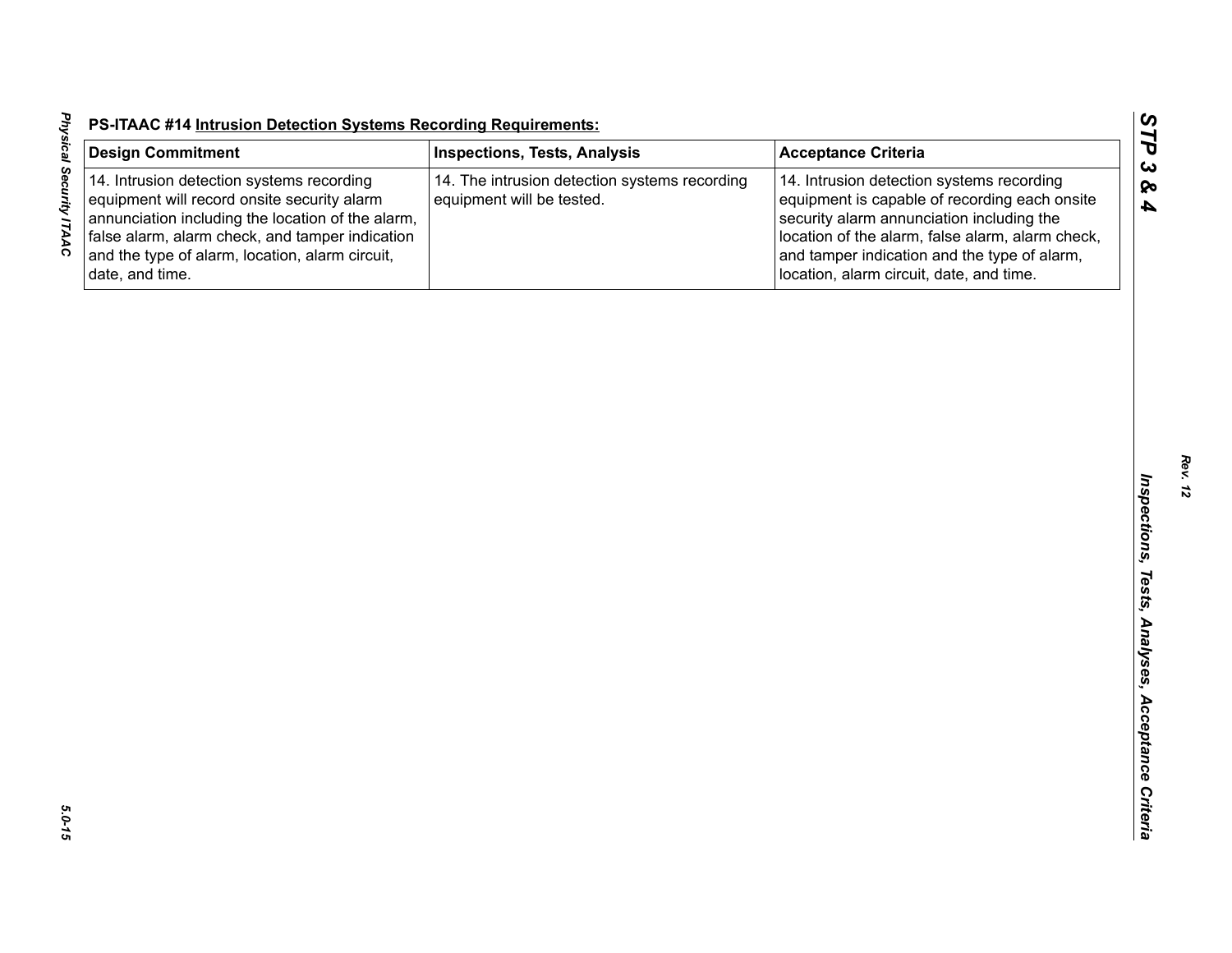| t, |
|----|
|    |
|    |
|    |
| ٦  |
|    |

| <b>Design Commitment</b>                                                                                                                                                                                                     | <b>Inspections, Tests, Analysis</b>                                                                                                                                             | <b>Acceptance Criteria</b>                                                                                                                                                                                               |
|------------------------------------------------------------------------------------------------------------------------------------------------------------------------------------------------------------------------------|---------------------------------------------------------------------------------------------------------------------------------------------------------------------------------|--------------------------------------------------------------------------------------------------------------------------------------------------------------------------------------------------------------------------|
| 15. Emergency exits through the protected area<br>perimeter and vital area boundaries will be<br>alarmed with intrusion detection devices and<br>secured by locking devices that allow prompt<br>egress during an emergency. | 15. Tests, inspections, or a combination of tests<br>and inspections of emergency exits through the<br>protected area perimeter and vital area<br>boundaries will be performed. | 15. Emergency exits through the protected area<br>perimeter and vital area boundaries are alarmed<br>with intrusion detection devices and secured by<br>locking devices that allow prompt egress during<br>an emergency. |
|                                                                                                                                                                                                                              |                                                                                                                                                                                 |                                                                                                                                                                                                                          |
|                                                                                                                                                                                                                              |                                                                                                                                                                                 |                                                                                                                                                                                                                          |
|                                                                                                                                                                                                                              |                                                                                                                                                                                 |                                                                                                                                                                                                                          |
|                                                                                                                                                                                                                              |                                                                                                                                                                                 |                                                                                                                                                                                                                          |
|                                                                                                                                                                                                                              |                                                                                                                                                                                 |                                                                                                                                                                                                                          |
|                                                                                                                                                                                                                              |                                                                                                                                                                                 |                                                                                                                                                                                                                          |
|                                                                                                                                                                                                                              |                                                                                                                                                                                 |                                                                                                                                                                                                                          |
|                                                                                                                                                                                                                              |                                                                                                                                                                                 |                                                                                                                                                                                                                          |
|                                                                                                                                                                                                                              |                                                                                                                                                                                 |                                                                                                                                                                                                                          |
|                                                                                                                                                                                                                              |                                                                                                                                                                                 |                                                                                                                                                                                                                          |
|                                                                                                                                                                                                                              |                                                                                                                                                                                 |                                                                                                                                                                                                                          |
|                                                                                                                                                                                                                              |                                                                                                                                                                                 |                                                                                                                                                                                                                          |
|                                                                                                                                                                                                                              |                                                                                                                                                                                 |                                                                                                                                                                                                                          |